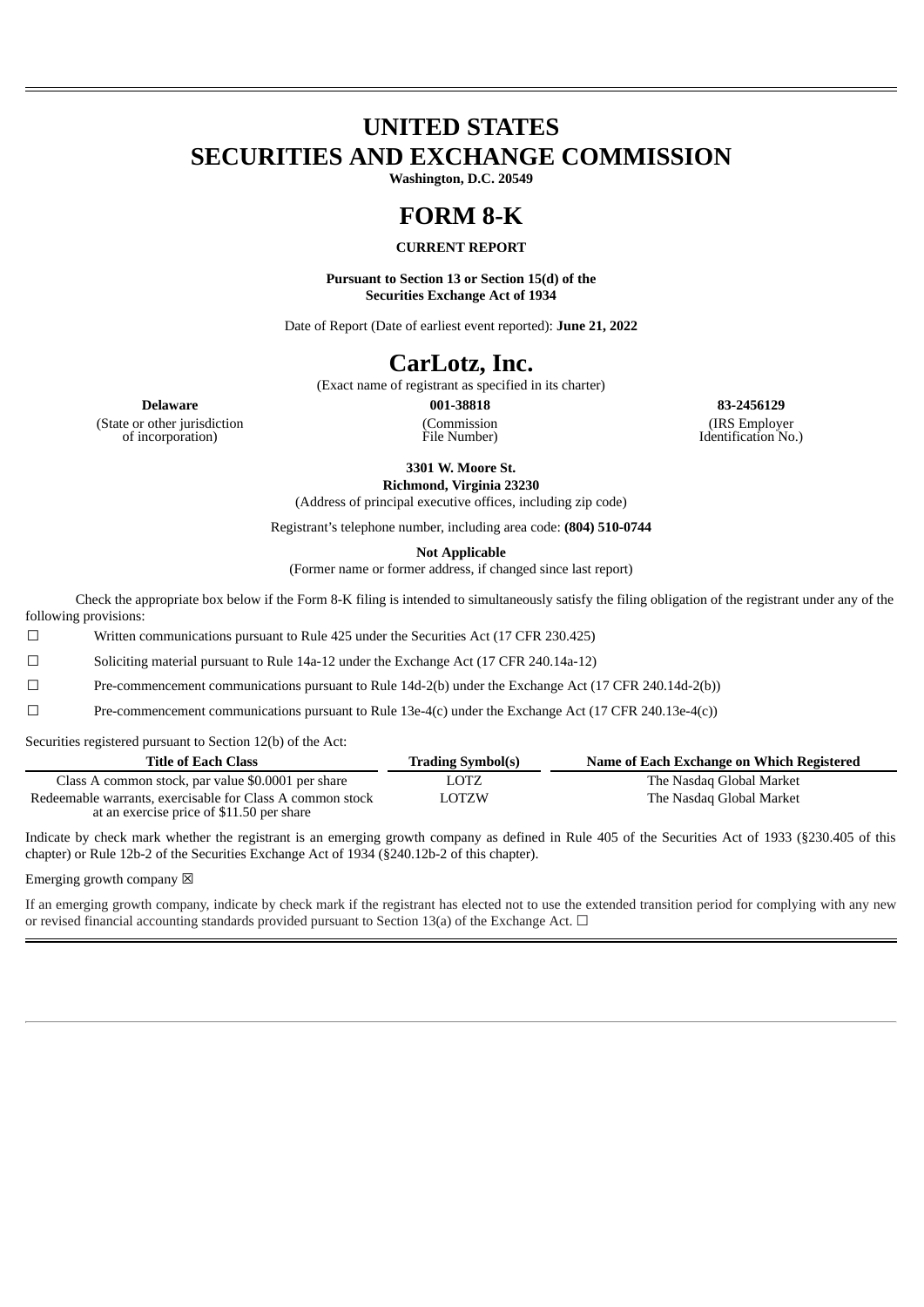#### **Item 2.05. Costs Associated with Exit or Disposal Activities.**

On June 21, 2022, CarLotz, Inc. (the "Company," "CarLotz," "we" or "us") announced the closure of 11 dealership stores, or "hubs," as part of a strategic review of the business, with cash preservation and future profitable growth as key determining factors. The Company is closing these 11 hubs for retail sales on June 21, 2022 with all hub closing activities to be completed by July 8, 2022. In addition, three locations with executed leases will not be opened. The hub closures will result in an estimated workforce reduction of 25% to 30%.

The following hubs are being closed: Atlanta – Lilburn, GA; Bakersfield, CA; Clearwater, FL; Highland Park, IL; Merritt Island, FL; Mobile, AL; Nashville – Madison, TN; Plano, TX; San Antonio, TX; Seattle – Lynnwood, WA; and St. Louis – O'Fallon, IL.

The Company expects to incur charges related to the workforce reduction and hub closures. As a result of the workforce reduction and hub closures, we expect to incur 1) one-time severance costs of \$500,000 to \$600,000, 2) one-time non-cash charges of \$2 million to \$5 million associated with the impairment of lease assets, and 3) one-time non-cash charges of \$5 million to \$6 million associated with the impairment of other fixed assets. The Company has not yet completed its analysis of additional charges associated with implementation of the workforce reduction and hub closures, and therefore is not able to make a good faith determination of an estimate of the amount, or range of amounts, of any additional charges such as contract termination costs. The Company will provide additional disclosure through an amendment to this Current Report on Form 8-K once it makes a determination of an estimate or range of estimates of such charges, if any.

The charges that the Company expects to incur are subject to a number of assumptions, and actual expenses may differ materially from the estimates disclosed above.

The Company will continue to evaluate its business plan as necessary to address trends in the marketplace and macroeconomic factors.

#### **Item 2.06 Material Impairments.**

To the extent required, the information contained in Item 2.05 of this Current Report on Form 8-K is incorporated by reference herein.

#### **Item 7.01. Regulation FD Disclosure.**

On June 21, 2022, the Company issued a press release related to hub closures that will result in workforce reduction. A copy of the press release is attached hereto as Exhibit 99.1.

The information contained in this Item 7.01 and in Exhibit 99.1 hereto is furnished and shall not be deemed "filed" for purposes of Section 18 of the Securities Exchange Act of 1934, as amended (the "Exchange Act"), or otherwise subject to the liabilities of that Section, nor shall it be deemed to be incorporated by reference into any filing of the Company under the Securities Act of 1933, as amended, or the Exchange Act, except as expressly set forth by specific reference in such a filing.

#### **Forward-Looking Statements**

This Current Report on Form 8-K contains forward-looking statements within the meaning of the Private Securities Litigation Reform Act of 1995 regarding, among other things, the plans, strategies and prospects, both business and financial, of the Company. These statements are based on the beliefs and assumptions of our management team. Although we believe our plans, intentions and expectations reflected in or suggested by these forward-looking statements are reasonable, we cannot assure you that we will achieve or realize these plans, intentions or expectations. Forward-looking statements are inherently subject to risks, uncertainties and assumptions. Generally, statements that are not historical facts, including statements concerning possible or assumed future actions, business strategies, events or results of operations, are forward-looking statements. These statements may be preceded by, followed by or include the words "believes," "estimates," "expects," "projects," "forecasts," "may," "will," "should," "seeks," "plans," "scheduled," "anticipates," "intends" or similar expressions. Such statements, including statements regarding our ability to: manage our business through and following the COVID-19 pandemic and the related semi-conductor chip and labor shortages, including to achieve the anticipated benefits from the announced closure of 11 of our hub locations and our estimate of the associated costs and charges; achieve revenue growth and profitability in the future; innovate and expand our technological capabilities; effectively optimize our reconditioning operations; grow existing vehicle sourcing accounts and key vehicle channels; add new corporate vehicle sourcing accounts and increase consumer sourcing; have sufficient and suitable inventory for resale; increase our service offerings and price optimization; effectively promote our brand and increase brand awareness; expand our product offerings and introduce additional products and services; improve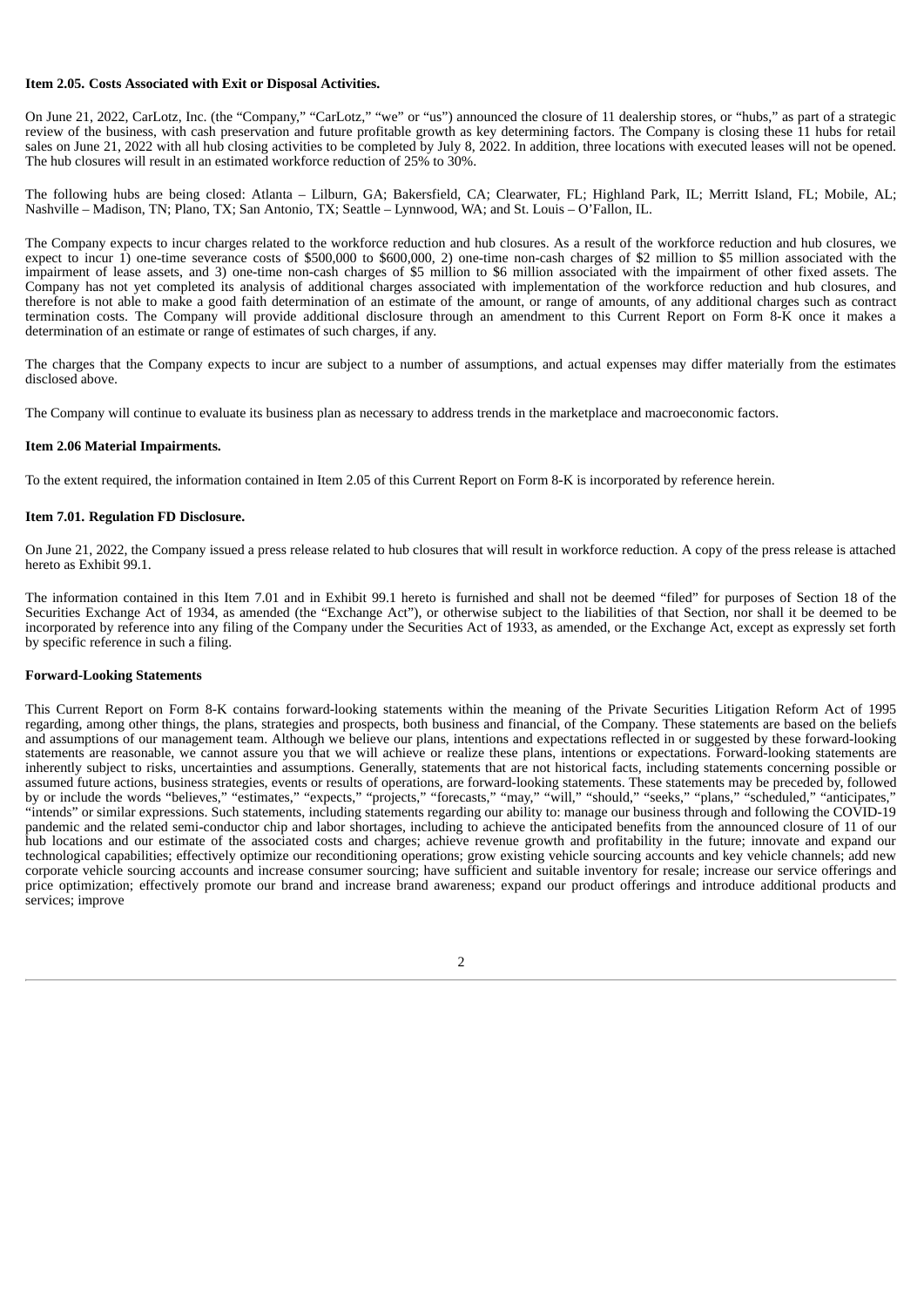future operating and financial results; acquire and protect intellectual property; attract, train and retain key personnel, including sales and customer service personnel; acquire and integrate other companies and technologies; remediate material weaknesses in internal control over financial reporting; comply with laws and regulations applicable to our business; successfully defend litigation; and successfully deploy the proceeds from the merger pursuant to that certain Agreement and Plan of Merger, dated as of October 21, 2020 (as amended by Amendment No. 1, dated December 16, 2020), by and among CarLotz, Inc. (f/k/a Acamar Partners Acquisition Corp.), Acamar Partners Sub, Inc., a wholly owned subsidiary of CarLotz, Inc., and CarLotz Group, Inc. (f/k/a CarLotz, Inc.) ("Former CarLotz"), pursuant to which Acamar Partners Sub, Inc. merged with and into Former CarLotz, with Former CarLotz surviving as the surviving company and as a wholly owned subsidiary of CarLotz, Inc. (the "Merger"), are not guarantees of future performance and are subject to risks and uncertainties that could cause actual results or other outcomes to differ materially from those expressed or implied by these forwardlooking statements. Factors that could cause or contribute to such differences include, but are not limited to, those discussed in the section entitled "Risk Factors" in our Quarterly Report on Form 10-Q filed with the Securities and Exchange Commission (the "SEC") on May 9, 2022 and Item 1A "Risk Factors" in our Annual Report on Form 10-K for the year ended December 31, 2021, filed with the SEC on March 15, 2022, and those described from time to time in our future reports filed with the SEC. Many of these risk factors are outside of our control, and as such, they involve risks which are not currently known that could cause actual results to differ materially from those discussed or implied herein. The forward-looking statements in this Current Report are made as of the date on which they are made and we do not undertake to update our forward-looking statements.

#### **Item 9.01. Financial Statements and Exhibits.**

(d) Exhibits.

See the Exhibit Index below, which is incorporated by reference herein.

#### **EXHIBIT INDEX**

| Exhibit No. | <b>Exhibit Title</b>                                                        |
|-------------|-----------------------------------------------------------------------------|
| 99.1        | Press release dated June 21, 2022                                           |
| 104         | Cover Page Interactive Data File (embedded within the Inline XBRL document) |

#### **SIGNATURE**

Pursuant to the requirements of the Securities Exchange Act of 1934, the registrant has duly caused this report to be signed on its behalf by the undersigned hereunto duly authorized.

#### **CARLOTZ, INC.**

Dated: June 21, 2022 By: /s/ Lev Peker Name: Lev Peker Title: Chief Executive Officer

3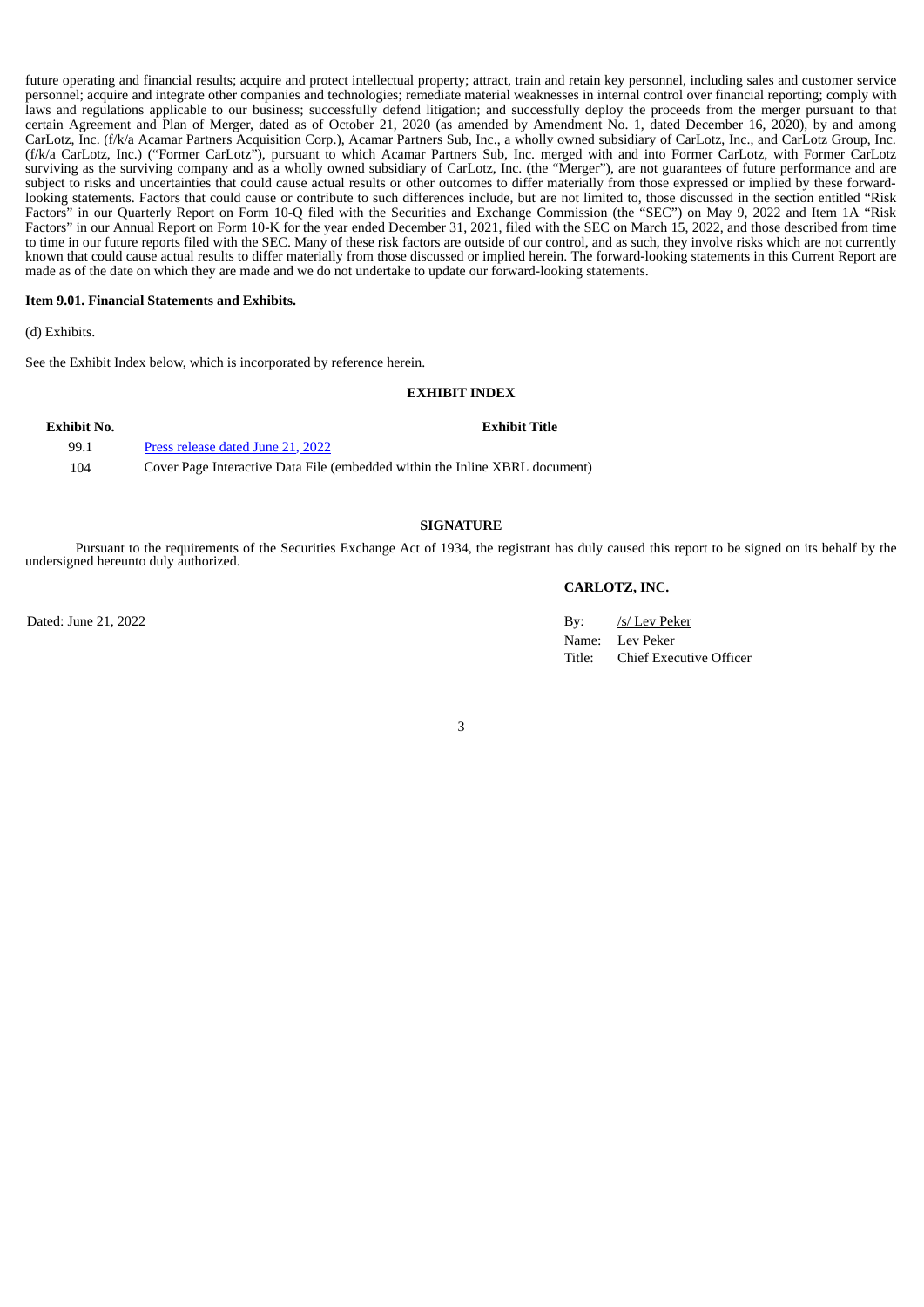<span id="page-3-0"></span>

## **CarLotz Closes 50% of its Stores to Strategically Focus on Path to Profitability**

RICHMOND, Virginia, June 21, 2022 (GLOBE NEWSWIRE) – CarLotz, Inc. (the "Company" or "CarLotz"; NASDAQ: LOTZ), a leading consignment-to-retail used vehicle marketplace, today announced the closure of 11 dealership stores, or "hubs," as part of a strategic review of the business, with cash preservation and future profitable growth as key determining factors. In addition, three locations with executed leases will not be opened. The Company will focus on growing the remaining hubs which it believes will produce, in combination, the highest future growth potential, highest profit potential, and the most attractive sourcing opportunities.

"While decisions that impact our teammates are not taken lightly and are not easy, we believe the hub closures are a necessary step to help improve the Company's financial performance. We greatly appreciate all our teammates have done for CarLotz and are committed to help support them through this transition," said Lev Peker, CEO of CarLotz.

The Company is closing these 11 hubs for retail sales on June 21, 2022 with all hub closing activities to be completed by July 8, 2022. The closures will result in an estimated workforce reduction of 25% to 30%. The Company estimates the closures should reduce loss from operations by approximately \$12 million to \$13 million on an annualized basis. This estimate assumes, among other things, that the Company will be unable to sub-lease any locations. The Company is evaluating opportunities to sub-lease or assign certain locations to interested parties. If we are able to sub-lease or assign the leases associated with the 11 hubs and the three unopened locations, the Company estimates an additional savings of \$7.5 million to \$8.5 million in occupancy costs per year.

In addition to the anticipated reduction in loss from operations going forward, the Company believes the hub closures should provide additional working capital of approximately \$10 million, as inventory is liquidated based on anticipated sale prices at these locations. This anticipated increase in liquidity will be partially offset by one-time severance costs of approximately \$500,000 to \$600,000. The Company estimates one-time non-cash charges of \$2 million to \$5 million associated with the impairment of lease assets and \$5 million to \$6 million associated with the impairment of other fixed assets. Other future costs, such as contract termination costs, are yet to be determined and will be dependent in part on current lease negotiations.

"Over the last twelve months, our sourcing has been challenged. Growing our mix of consumer sourced vehicles is a priority to complement our retail remarketing sourcing channel and reduce our reliance on auctions. We believe the closures should allow us to improve sourcing across a smaller hub base and focus on the productivity and efficiency of the remaining hubs. We also believe this is the first step to building a stronger CarLotz, enhancing cash preservation, and creating a path to profitability," Peker continued.

The following hubs are being closed:

- Atlanta Lilburn, GA
- Bakersfield, CA
- Clearwater, FL
- Highland Park, IL
- Merritt Island, FL
- Mobile, AL
- Nashville Madison, TN
- Plano, TX
- San Antonio, TX
- Seattle Lynnwood, WA
- St. Louis O'Fallon, IL